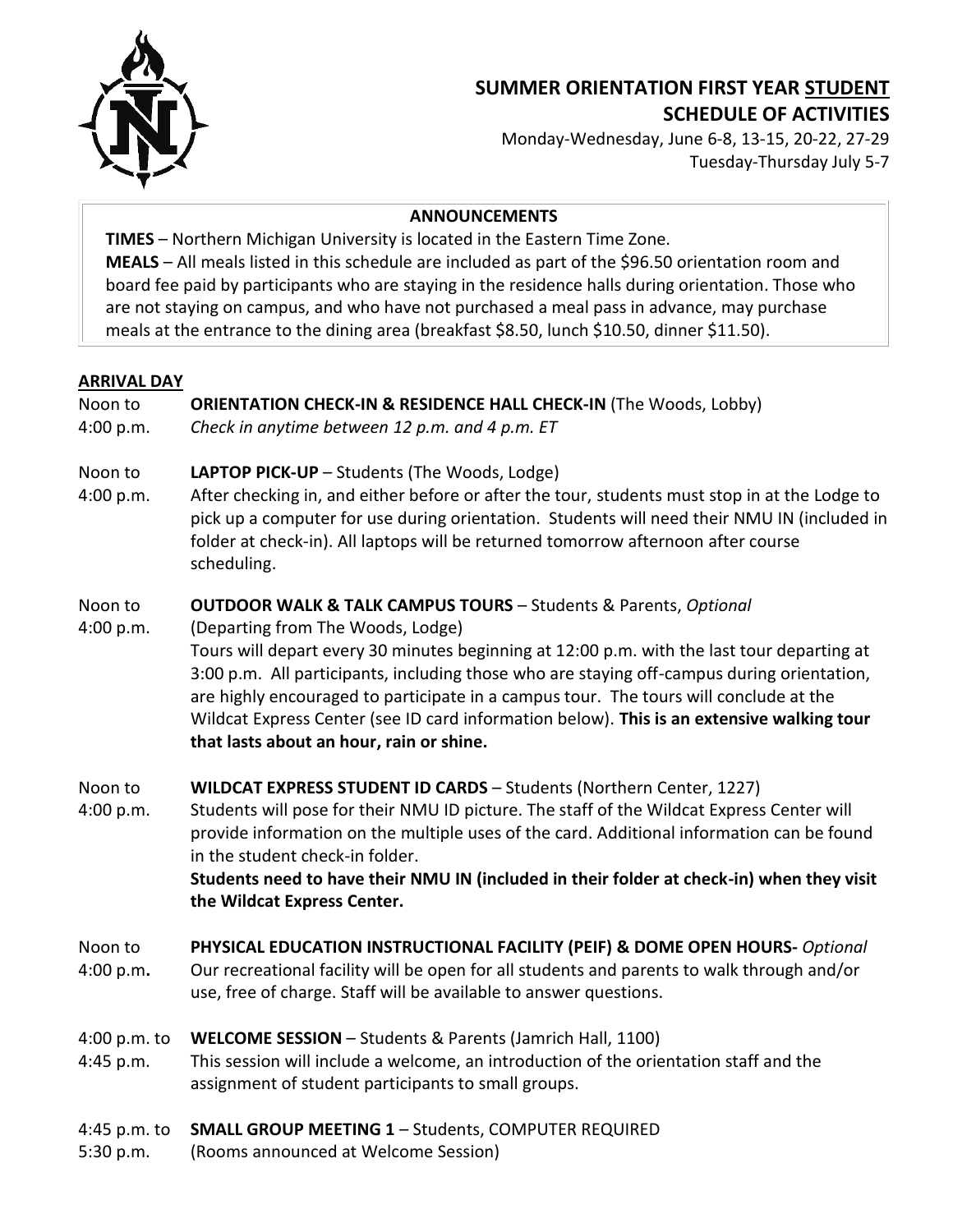Students will meet their orientation leader and learn what to expect from the upcoming sessions. Students will also use the computer to set up their NMU user ID, password and e-mail account.

#### 5:30 p.m. to **DINNER** (TBD)

- 7:15 p.m. Included with the purchase of accommodations but can also be purchased at the door.
- 7:30 p.m. to **SMALL GROUP MEETING 2**  Students, COMPUTER REQUIRED (Small Group Meeting Room) 9:00 p.m. A discussion of the materials and procedures necessary for academic advisement and course scheduling will be led by your orientation leader. Please remember to bring all
- 9:15 p.m. to **ICE CREAM SOCIAL** Students, *Optional* (The Woods, Lodge)
- 10:30 p.m. A time for students and orientation staff to socialize while enjoying ice cream.

#### **DAY TWO**

- 6:30 a.m. to **BREAKFAST** (Northern Lights Dining Facility)
- 8:00 a.m. Included with the purchase of accommodations but can also be purchased at the door.

#### 8:00 a.m. to **PLACEMENT TESTING** – Students, *Optional,* COMPUTER REQUIRED (Jamrich Hall)

- 10:15 a.m. **Math Placement (Jamrich, 1315 & 1313)**: NMU has a math graduation requirement. Students who do not have any math credits transferring to NMU must take the math placement test. Please note that placement tests from previous universities do not transfer with you. **Nursing Chemistry Readiness Test (Jamrich, 1317)**: Students planning on applying to the Nursing program who do not have the appropriate college credit in Chemistry will need to take the Chemistry Readiness placement test to be appropriately placed into Chemistry courses. **Language Placement (Jamrich 1319)**: This placement test is for students who are interested in taking a foreign language course at NMU. If you are not transferring college language credits but have taken a foreign language course prior to attending NMU, you should take the language placement test.
- 10:30 a.m. to **STUDENT WORKSHOPS (Round 1)** (See Workshop Site Sheet in folder for rooms) 10:55 a.m. Orientation leaders and various campus offices will be leading a series of workshops focusing on different aspects of student life at NMU.
- 11:00 a.m. to **STUDENT WORKSHOPS (Round 2)** (See Workshop Site Sheet in folder for rooms) 11:25 a.m. Orientation leaders and various campus offices will be leading a series of workshops focusing on different aspects of student life at NMU.
- 11:30 a.m. to **LUNCH** (Northern Lights Dining Facility)
- 12:30 p.m. Included with the purchase of accommodations but can also be purchased at the door.
- 12:45 p.m. to **LARGE GROUP MEETING** Students, COMPUTER REQUIRED (Jamrich Hall, 1100) 1:00 p.m. Students will be given information on how to be successful at NMU and as a college student in general. Students will be split up into the appropriate rooms for the next session.
- 1:00 p.m. to **COURSE PLANNING AND ACADEMIC ADVISEMENT** Students, COMPUTER REQUIRED 3:00 p.m. (Refer to the Academic Advisement Site Sheet in folder)
- 2:30 p.m. to **LAPTOP RETURN**  Students (The Woods, Lodge)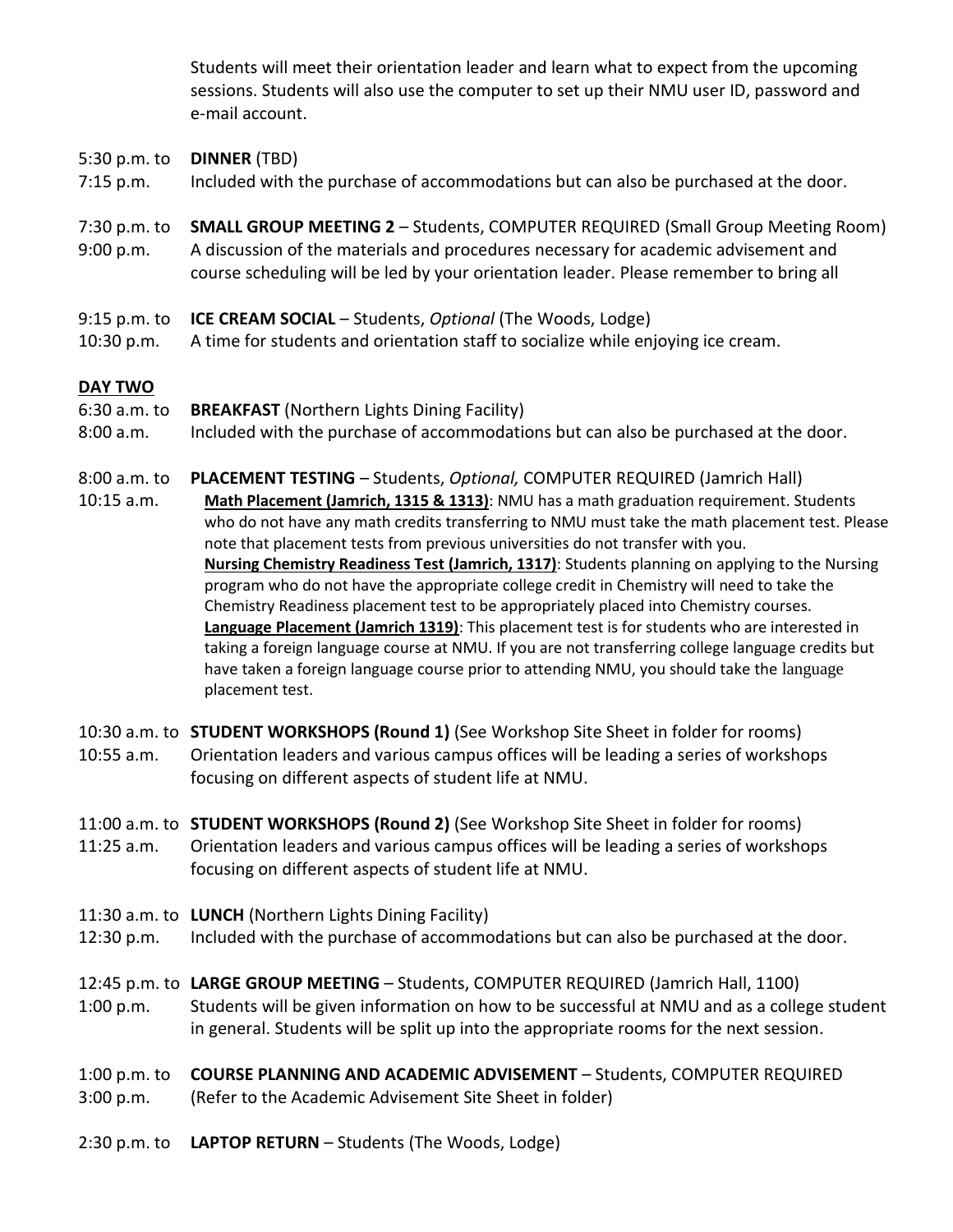| Once students have finished advising and have returned their laptop, various optional activities are available for students<br>and parents to take advantage of throughout the afternoon. Sessions resume after the 5:00 p.m. meal. |                                                                                                                                                                                                                                                                                                                                                         |
|-------------------------------------------------------------------------------------------------------------------------------------------------------------------------------------------------------------------------------------|---------------------------------------------------------------------------------------------------------------------------------------------------------------------------------------------------------------------------------------------------------------------------------------------------------------------------------------------------------|
| 3:00 p.m. to<br>4:00 p.m.                                                                                                                                                                                                           | VISIT ACADEMIC DEPARTMENTS - Students & Parents (Refer to the "Visit with Academic<br>Departments" sheet in your binder)<br>Many academic department offices are open and both parents and students are welcome to visit<br>their academic departments.                                                                                                 |
| 2:00 p.m. to<br>4:00 p.m.                                                                                                                                                                                                           | PHYSICAL EDUCATION INSTRUCTIONAL FACILITY (PEIF) AND DOME OPEN HOURS<br>Students and Parents may want to walk through and/or try Northern's recreational facility. The<br>facility will be open and available to orientation participants free of charge.                                                                                               |
| 2:00 p.m. to<br>4:00 p.m.                                                                                                                                                                                                           | VISIT CAREER SERVICES - Students & Parents (Hedgcock, 3302.3)<br>Students and parents can visit the Career Services office to get information regarding on and off<br>campus employment opportunities for students.                                                                                                                                     |
| 2:00 p.m. to<br>4:00 p.m.                                                                                                                                                                                                           | FINANCIAL AID QUESTION & ANSWER - Students & Parents (Hedgcock, 2107)<br>Students and parents can sit down one-on-one with a representative from the Financial Aid office to<br>get specific questions answered.                                                                                                                                        |
| 2:00 p.m. to<br>4:00 p.m.                                                                                                                                                                                                           | <b>DISABILITY STUDENT SERVICES - Students &amp; Parents (Hedgcock, 2001)</b><br>Students and parents who have questions about services for students with disabilities will have an<br>opportunity to meet with staff from the Disability Student Services Office. Available services and the<br>process for obtaining those services will be discussed. |
| 2:00 p.m. to<br>4:00 p.m.                                                                                                                                                                                                           | VETERAN STUDENT SERVICES - Students & Parents (Hedgcock, 2001)<br>Students and parents who have questions regarding Veteran's Resources will have the opportunity to<br>meet with a Veterans Resource Representative.                                                                                                                                   |
| 2:00 p.m. to<br>4:00 p.m.                                                                                                                                                                                                           | VISIT THE NMU BOOKSTORE - Northern Center (Clothing/Gifts/Textbooks)<br>You'll find NMU textbooks, clothing, gifts and supplies in our brand new bookstore, located in the<br>Northern Center, one level below the Ballrooms.                                                                                                                           |
| 2:00 p.m. to<br>4:00 p.m.                                                                                                                                                                                                           | HONORS PROGRAM ADVISING - Students & Parents (145 Whitman Hall)<br>Honors Program students and their families can meet with Honors Program staff to learn more about<br>program requirements and course options for fall. Highly recommended for all accepted Honors<br>Program students.                                                               |
| 3:30 p.m. to<br>4:00 p.m.                                                                                                                                                                                                           | FRESHMAN FELLOW MEETING - Students & Parents, By Invitation (Cohodas, 404A)<br>Students, and parents of students, who have been awarded a freshman fellowship are invited to<br>meet with the coordinator of the Freshman Fellowship Program. Discussion will include faculty<br>mentor assignments, work schedules and payment procedures.             |
| 2:30 p.m. to<br>5:00 p.m.                                                                                                                                                                                                           | RESIDENCE HALL ROOM VIEWING - Students & Parents (The Woods, Lodge)<br>Staying off campus during orientation? Come see what a residence hall room looks like!                                                                                                                                                                                           |

- 6:15 p.m. All students and guests are welcome to attend.
- 6:30 p.m. to **INVOLVEMENT OPPORTUNITIES** Students (Jamrich Hall, 1100)

7:30 p.m. Students will learn about the many opportunities for involvement on NMU's campus. Students will then meet in their small groups to discuss and sign interest lists.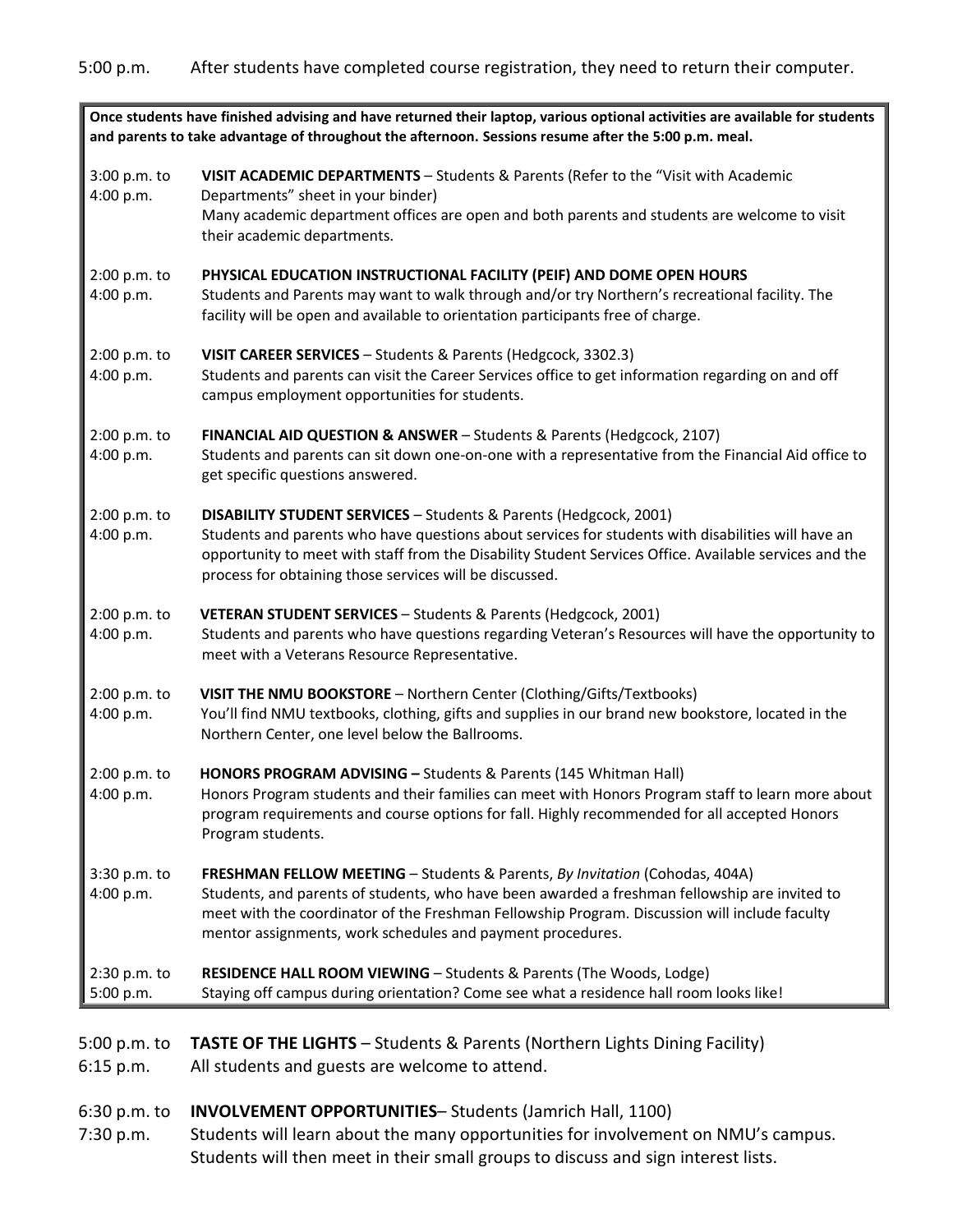7:30 p.m. to **EXTRACURRICULAR ORGANIZATION FAIR** – Students (Northern Center, Ballroom C)

- 8:30 p.m. This program will focus on student life, extracurricular involvement and student organizations. This event also provides time for interaction with other orientation participants and current NMU students.
- 8:45 p.m. to **GAME NIGHT** Students (The Woods, Lodge)
- 10:00 p.m. Join the orientation leaders for yard games, board games, pizza, and snacks!

# **DEPARTURE DAY**

- 6:30 a.m. to **BREAKFAST** (Northern Lights Dining Facility)
- 7:45 a.m. Included with the purchase of accommodations but can also be purchased at the door.
- 8:00 a.m. to **FINANCIAL AID INFORMATION –** Students (Jamrich Hall, 1100)
- 8:30 a.m. The Financial Aid Office provides students with the basic necessary information to manage their financial aid at NMU.
- 8:30 a.m. to **DINING TRIVIA** Students (Jamrich Hall, 1100)
- 9:00 a.m. Join in the game to compete for food prizes and to learn important details about the NMU ID card, meal plan, dining programs, and dining on campus.

# 9:00 a.m. to **HEALTH & SAFETY SERVICES** – Students (Jamrich Hall, 1100)

10:00 a.m. This session will provide information about campus resources that will help support your physical and mental health as you juggle your new (and sometimes stressful) college environment. The Dean of Students Office and NMU Police Department will share vital information regarding student behavior and university response to that behavior.

# 10:00 a.m. to **SMALL GROUP MEETING 3** – Students (Small Group Meeting Room)

10:30 a.m. The orientation leaders will discuss what happens after orientation, how to make adjustments to their schedule or residence hall assignment, and collect orientation evaluations.

## 10:30 a.m. to **HOUSING & RESIDENCE LIFE MEETING-** Students (Jamrich Hall, 1100)

- 11:30 a.m. *(Not required for students who will be living off-campus)* Information about life in NMU's residence halls will be discussed. Included will be information on appropriate items for students to bring with them in the fall, special opportunities that exist in the residence halls and room assignments and changes.
- 11:30 a.m. to **LUNCH** (Northern Lights Dining Facility)
- 1:00 p.m. A to-go lunch is provided for those who would like to get on the road. Included with the purchase of accommodations but can also be purchased at the door.

# 10:30 a.m. to **RESIDENCE HALL CHECKOUT** – Students & Parents (The Woods, Lobby)

1:00 p.m. Check-out should be completed by 1 p.m. Please contact the Lobby desk staff to make special arrangements if you cannot meet the scheduled 1 p.m. checkout time. Remember to lock your room and return your room key and door access card to the desk. Lost/missing items will be billed to the persons assigned to the rooms from which losses occur.